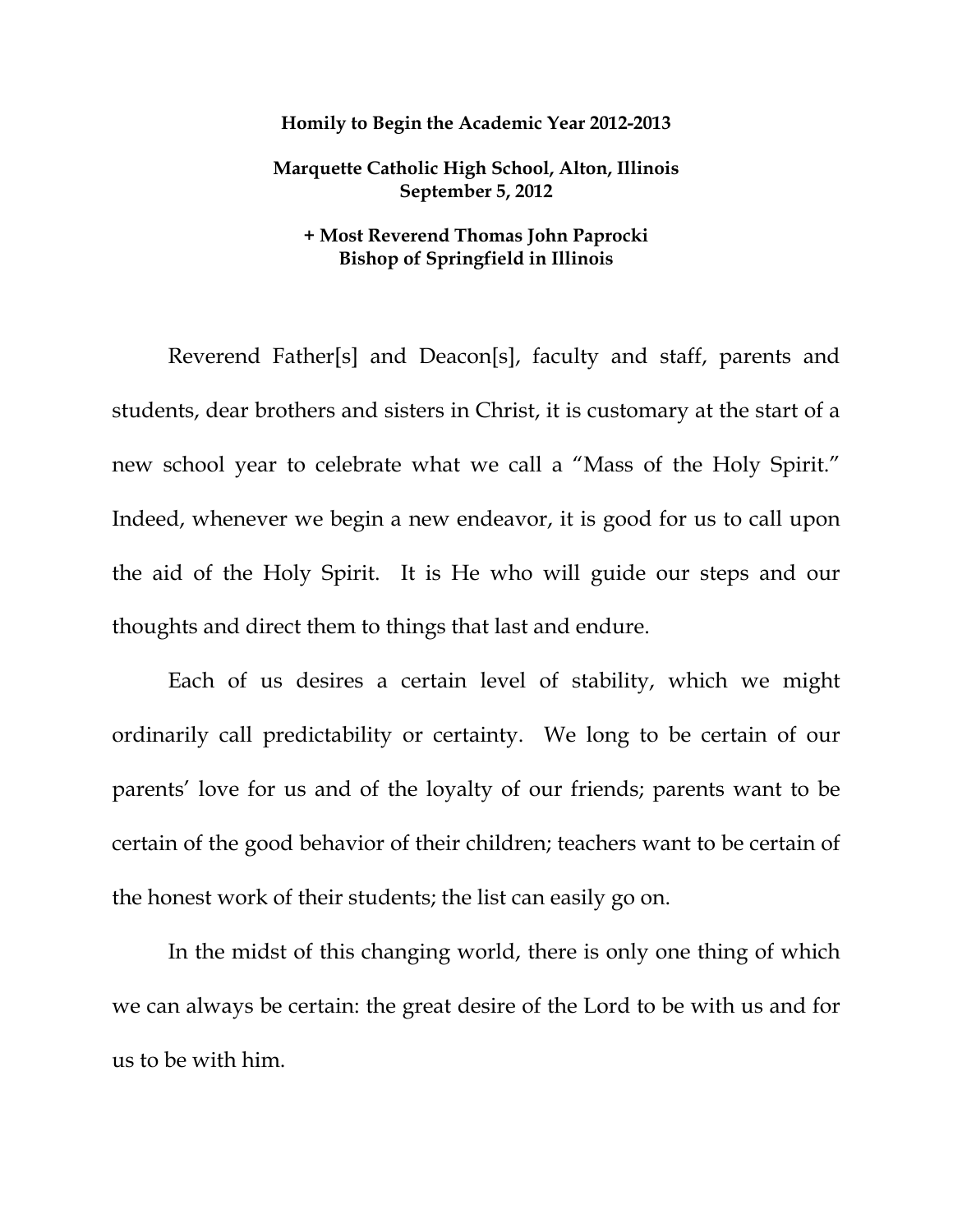It was this confidence that motivated the short life of Father Jacques Marquette, S.J., after whom your school is named. When he was nineteen years of age, Jacques entered the Society of Jesus – more commonly known as the Jesuits. In 1666, then Father Marquette – was sent to what was known as New France for the evangelization of the North American Tribes. With a gift for languages, he quickly learned at least six different dialects and set to work.

After spending some time in Michigan, Father Marquette heard rumors of a great river that was useful for trade routes. After receiving the necessary permissions from his superiors to explore this river, he set out for the Mississippi River and met the Illinois Tribe at La Pointe, Michigan. The Illinois soon invited him to visit their territory and to teach them. Father Marquette willingly accepted their invitation because he knew that the Lord wanted to say to each of the tribes, "You shall be my people, and I will be your God" (Ezekiel 36:28).

Father Marquette sought to teach them to live in humility, gentleness, and patience, to live in a manner worthy of the call they received from the Lord Jesus Christ (cf. Ephesians 4:2, 1). Through his dedicated ministry, the Lord placed a new heart in the peoples of the New World (cf. Ezekiel 36:26).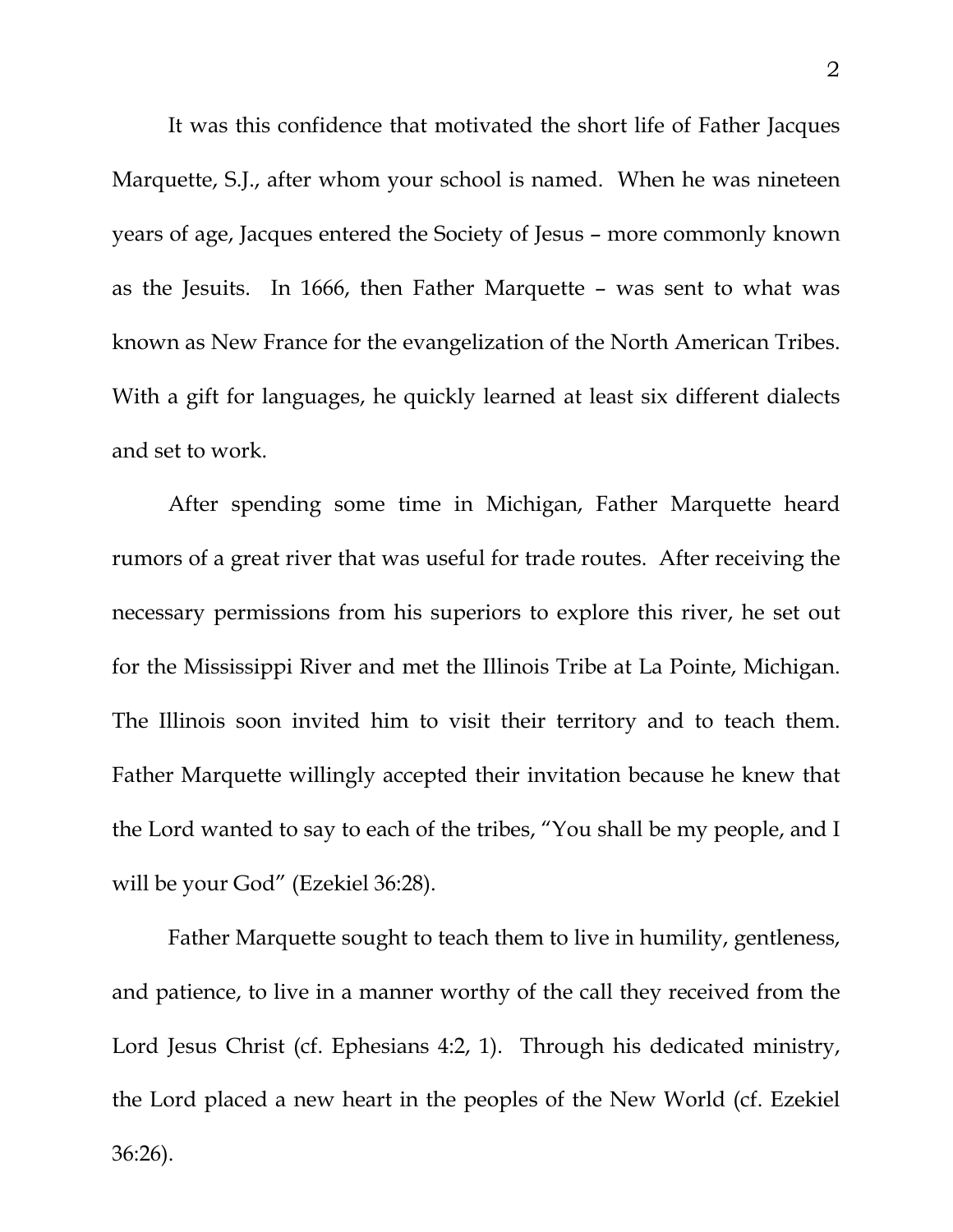In a letter he wrote in 1672, Father Marquette commented on his work as a missionary. "My only design," he said, "was to put them in the way of heaven; that for this alone I remained among them; that this obliged me to assist them at the peril of my life."1 He put them in the path of heaven by teaching them to love like Jesus Christ, with humility and gentleness, for the Lord dwells with those who love (cf. Ephesians 4:2; John 14:23).

Parents, you are sacrificing much to send your children to Marquette Catholic High School, and for your sacrifice I offer my humble gratitude. Your are sending your children to Marquette not only for a quality education, but – more importantly – to seek the assistance of the faculty and staff in your mission – which you accepted at your children's baptism – to put and keep them on the way to heaven. To this end, the faculty and staff need you to live the faith at home in its fullness. They need you to show the importance of Sunday Mass, of daily prayer, and of faithful discipleship through the example of your own daily living.

Teachers and staff, regardless of your role in this school or of the subject you teach, you are very much a part of the mission of this school to put and keep your students on the way to heaven.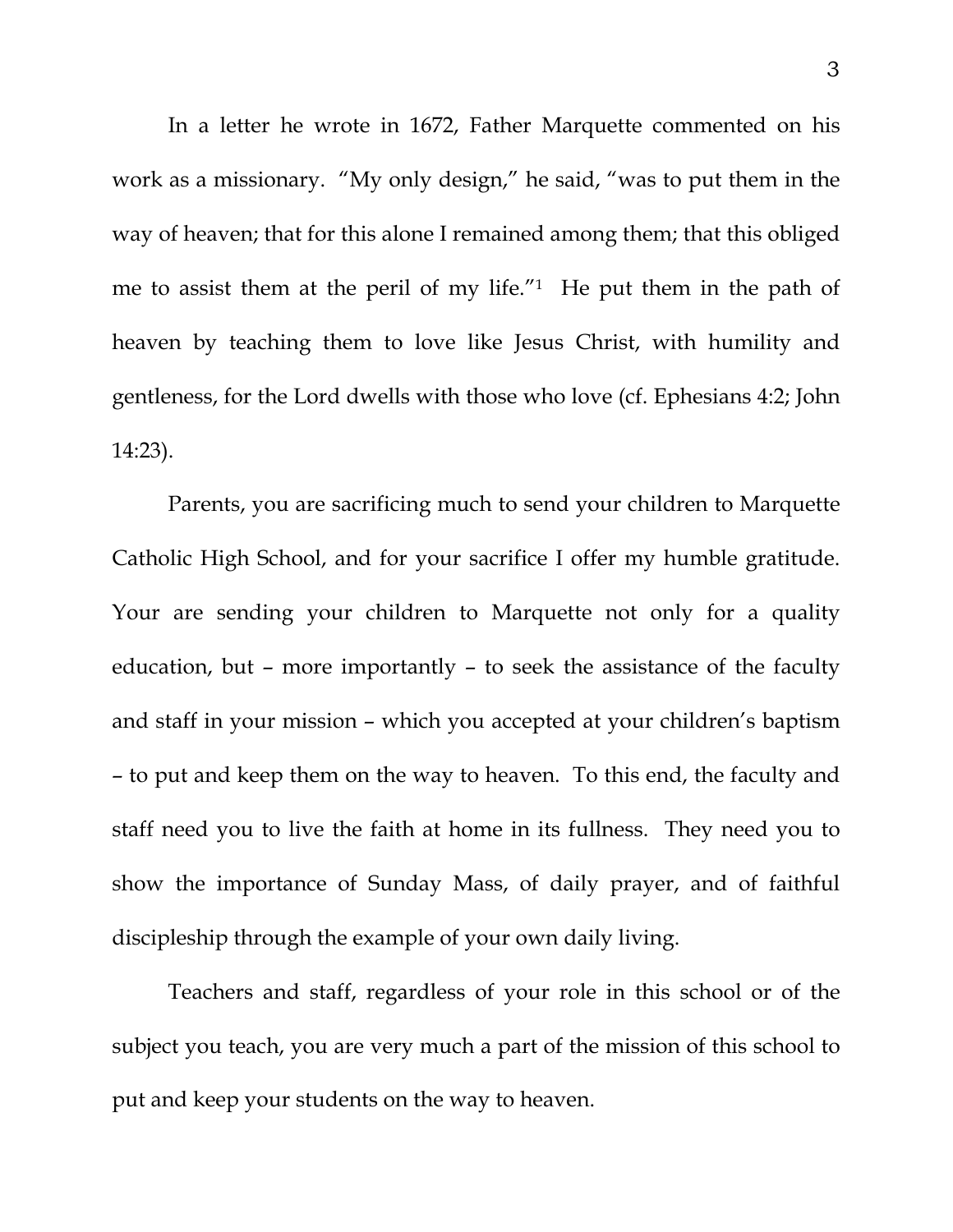I am glad you have chosen to teach here and I thank you. I ask you to help your students to know the Lord better through each of the subjects you teach. No subject or discipline is removed from theology because knowledge of the created world always leads to knowledge of the Creator.

To you, my dear young people, I now turn my attention. I am happy to be here among you today as you begin your new school year. Even with the delayed beginning, some of you may not yet be ready to return and some of you may have been longing for this day for some weeks now.

You are studying here at Marquette Catholic High School not simply to learn about science and math and English and art, but also – and above all – to learn about Jesus Christ. But your religion classes are not simply about learning *about* Jesus Christ but about coming to *know* him more closely and to living your life as one of his followers. For this to happen, you must be open to knowing him and allow him to know you; your teachers cannot force you to know and follow him; this you must choose to allow a heart of stone to give way to a heart of flesh (cf. Ezekiel 36:26). If you are always open to the Lord and to his ways, you will never be disappointed.